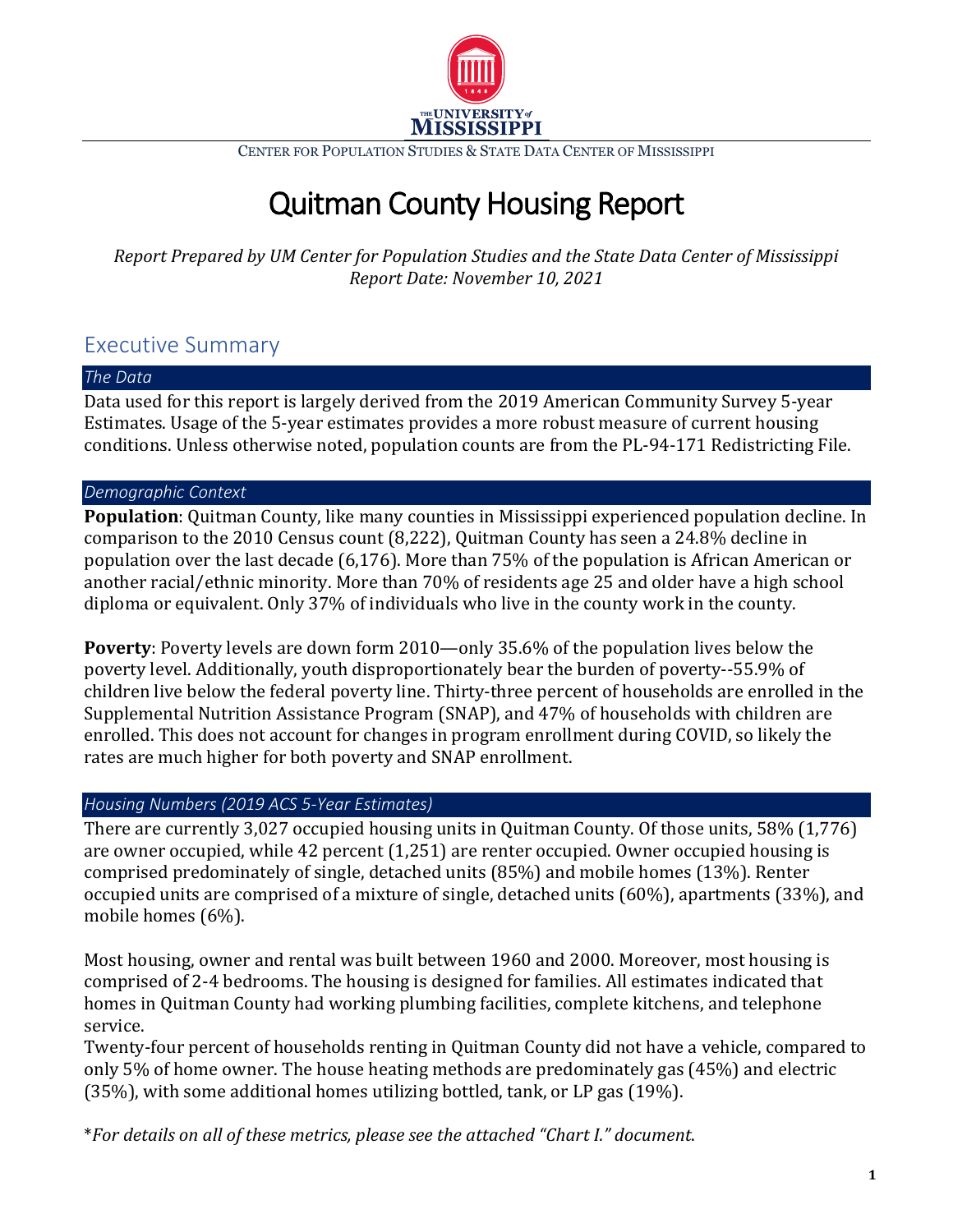#### Findings from 2019 Housing Survey

The following are the results from a 2019 research project by former UM student Tricia Defelice Dingus. This study consisted of interviews from 25 individuals who identified as housing insecure in Quitman County.

**Housing Affordability**: There was not agreement among participants on the relative ease of access regarding affordable homes. However there were general themes on what the barriers to affordable housing were.

Significant barriers to affordability housing experienced by these residents were:

- (1st Barrier) Waiting lists for government subsidized housing
- (2nd Barrier) Reliance on word of mouth advertising for affordable homes
- $(3^{rd}$  Barrier) The need for jobs that provide a livable wage within the county, due to obstacles in transportation.

This third barrier involves circumstantial actions. If individuals lacked transportation to secure employment outside of the county, they often had to settle for lower paying jobs that make even well-priced housing unaffordable. If they did secure transportation, the extra money they spend on traveling to work, which meant there were fewer dollars in the household budget for housing.

**Housing Stability**: The key barrier identified by housing insecure residents in Quitman County was the frequent turnover of landlords or property managers. Specifically, that while the turn over wasn't particularly problematic, but that in the transition of ownership regular and emergency maintenance often slipped through the cracks and was not sufficiently addressed. This required residents to move and find other suitable housing.

**Housing Adequacy & Safety**: Related to issues of stability, housing insecure residents articulated several areas of (in)adequacy and poor safety for housing in Quitman County. Because high turnover in landlord or management companies often led to repairs being unaddressed, residents were forced to attempt repairs themselves (often inadequately) or move if they couldn't afford the repair. Another factor identified by residents was vandalism.

# *For questions or concerns please contact:*

Should you have questions or concerns about this report or about Census data in general, please do not hesitate to contact The State Data Center or staff at the Center for Population Studies. We are here to help! The State Data Center is a collaborative partnership between the University of Mississippi, the State of Mississippi, and the US Census Bureau. We provide outreach, education, and technical assistance related to public data and analysis.

**Dr. Anne Cafer**, Director | [amcafer@olemiss.edu](mailto:amcafer@olemiss.edu) | 662.915.7295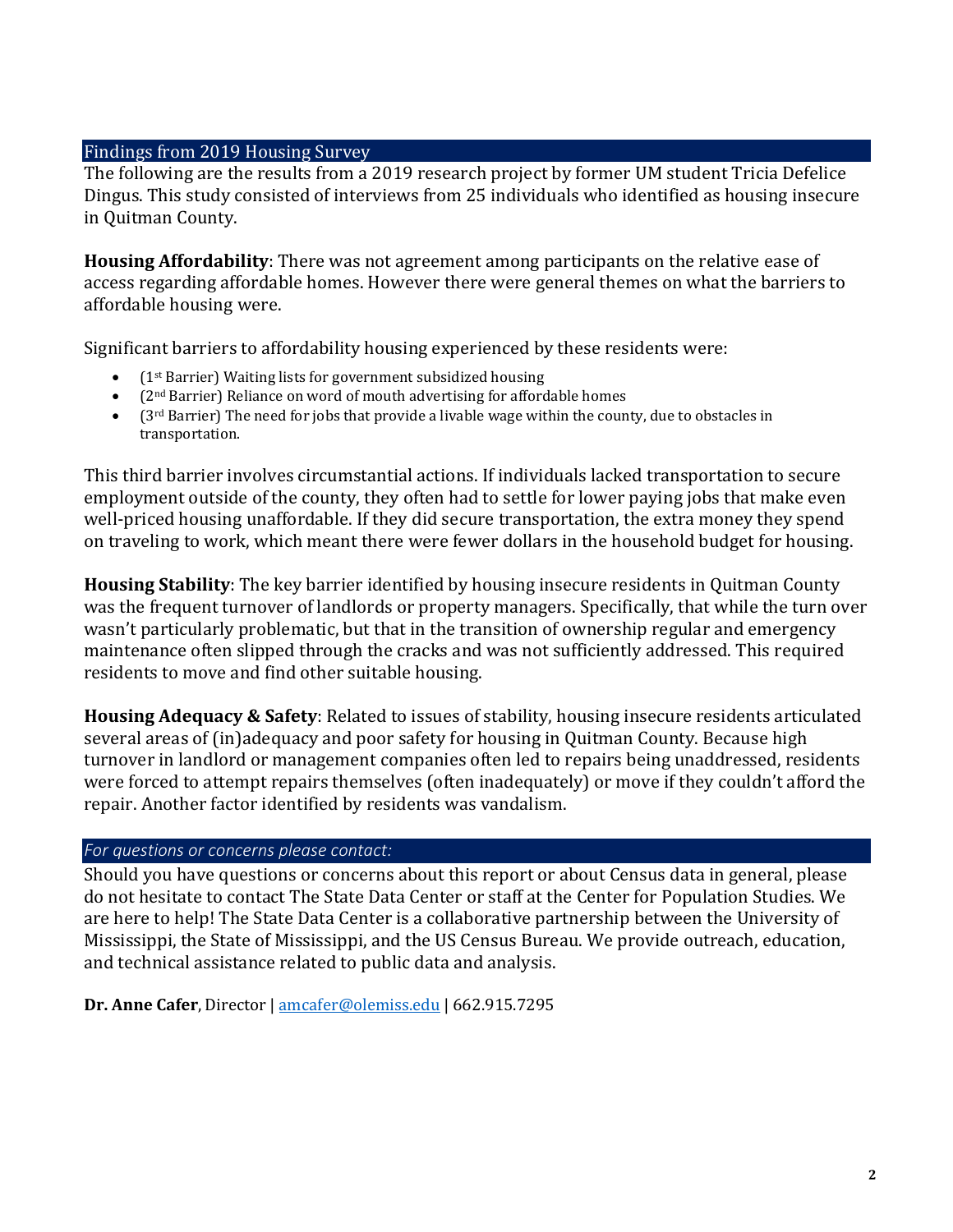| Table I. 2019 American Community Survey 5-year Estimates |                 |                |                 |  |
|----------------------------------------------------------|-----------------|----------------|-----------------|--|
|                                                          | <b>Occupied</b> | Owner-occupied | Renter-occupied |  |
|                                                          | housing units   | housing units  | housing units   |  |
|                                                          | $(n=3,027)$     | $(n = 1,776)$  | $(n = 1,251)$   |  |
| <b>UNITS IN STRUCTURE</b>                                |                 |                |                 |  |
| 1, detached                                              | 2,261           | 1,513          | 748             |  |
|                                                          | (74.7%)         | $(85.2\%)$     | $(59.8\%)$      |  |
| 1, attached                                              | 25              | 25             | $\mathbf{0}$    |  |
|                                                          | $(0.80\%)$      | $(1.4\%)$      | $(0.0\%)$       |  |
| 2 apartments                                             | 5               | $\Omega$       | 5               |  |
|                                                          | $(0.20\%)$      | $(0.0\%)$      | $(0.4\%)$       |  |
| 3 or 4 apartments                                        | 185             | $\mathbf{0}$   | 185             |  |
|                                                          | $(6.10\%)$      | $(0.0\%)$      | $(14.8\%)$      |  |
| 5 to 9 apartments                                        | 186             | $\theta$       | 186             |  |
|                                                          | $(6.10\%)$      | $(0.0\%)$      | $(14.9\%)$      |  |
| 10 or more apartments                                    | 47              | $\Omega$       | 47              |  |
|                                                          | $(1.60\%)$      | $(0.0\%)$      | $(3.8\%)$       |  |
| Mobile home or other type of housing                     | 318             | 238            | 80              |  |
|                                                          | $(10.50\%)$     | $(13.4\%)$     | $(6.4\%)$       |  |
| YEAR STRUCTURE BUILT                                     |                 |                |                 |  |
| 2014 or later                                            | $\overline{2}$  | $\mathbf{0}$   | $\overline{2}$  |  |
|                                                          | $(0.10\%)$      | $(0.0\%)$      | $(0.2\%)$       |  |
| 2010 to 2013                                             | 3               | 3              | $\Omega$        |  |
|                                                          | $(0.10\%)$      | $(0.2\%)$      | $(0.0\%)$       |  |
| 2000 to 2009                                             | 109             | 66             | 43              |  |
|                                                          | $(3.60\%)$      | $(3.7\%)$      | $(3.4\%)$       |  |
| 1980 to 1999                                             | 1,002           | 464            | 538             |  |
|                                                          | $(33.10\%)$     | $(26.1\%)$     | $(43.0\%)$      |  |
| 1960 to 1979                                             | 1,180           | 789            | 391             |  |
|                                                          | $(39.00\%)$     | $(44.4\%)$     | (31.3%)         |  |
| 1940 to 1959                                             | 531             | 348            | 183             |  |
|                                                          | $(17.50\%)$     | $(19.6\%)$     | $(14.6\%)$      |  |
| 1939 or earlier                                          | 200             | 106            | 94              |  |
|                                                          | $(6.60\%)$      | $(6.0\%)$      | $(7.5\%)$       |  |
| <b>ROOMS</b>                                             |                 |                |                 |  |
| 1 room                                                   | 170             | $\overline{7}$ | 163             |  |
|                                                          | $(5.60\%)$      | $(0.4\%)$      | $(13.0\%)$      |  |
| 2 or 3 rooms                                             | 73              | 45             | 28              |  |
|                                                          | $(2.40\%)$      | (2.5%)         | $(2.2\%)$       |  |
| 4 or 5 rooms                                             | 912             | 451            | 461             |  |
|                                                          | $(30.10\%)$     | $(25.4\%)$     | $(36.9\%)$      |  |
| 6 or 7 rooms                                             | 1,350           | 868            | 482             |  |
|                                                          | $(44.60\%)$     | $(48.9\%)$     | (38.5%)         |  |
| 8 or more rooms                                          | 522             | 405            | 117             |  |
|                                                          | $(17.20\%)$     | $(22.8\%)$     | $(9.4\%)$       |  |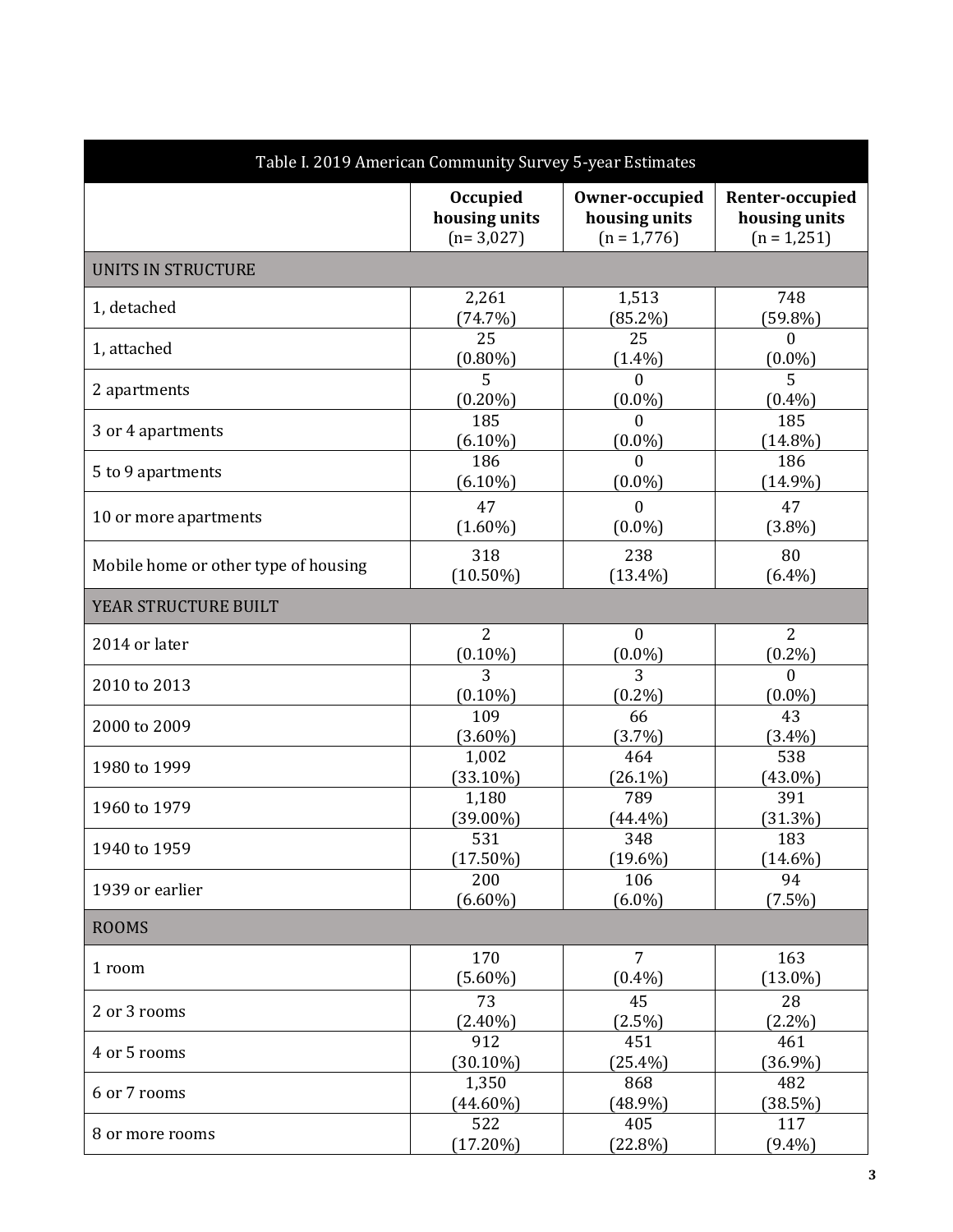| <b>BEDROOMS</b>                   |                       |                           |                      |
|-----------------------------------|-----------------------|---------------------------|----------------------|
| No bedroom                        | 170                   | 7                         | 163                  |
|                                   | $(5.60\%)$<br>56      | $(0.4\%)$<br>$\mathbf{1}$ | $(13.0\%)$<br>55     |
| 1 bedroom                         | $(1.90\%)$            | $(0.1\%)$                 | $(4.4\%)$            |
| 2 or 3 bedrooms                   | 2,351                 | 1,481                     | 870                  |
|                                   | (77.70%)<br>450       | $(83.4\%)$<br>287         | (69.5%)<br>163       |
| 4 or more bedrooms                | $(14.90\%)$           | $(16.2\%)$                | $(13.0\%)$           |
| <b>COMPLETE FACILITIES</b>        |                       |                           |                      |
| With complete plumbing facilities | 3,027                 | 1,776                     | 1,251                |
|                                   | $(100.00\%)$          | $(100.0\%)$               | $(100.0\%)$          |
| With complete kitchen facilities  | 3,027<br>$(100.00\%)$ | 1,776<br>$(100.0\%)$      | 1,251<br>$(100.0\%)$ |
| <b>VEHICLES AVAILABLE</b>         |                       |                           |                      |
| No vehicle available              | 399                   | 98                        | 301                  |
|                                   | $(13.20\%)$           | $(5.5\%)$                 | $(24.1\%)$           |
| 1 vehicle available               | 1,109                 | 608                       | 501                  |
|                                   | $(36.60\%)$<br>1,057  | $(34.2\%)$                | $(40.0\%)$           |
| 2 vehicles available              | $(34.90\%)$           | 714<br>$(40.2\%)$         | 343<br>$(27.4\%)$    |
| 3 or more vehicles available      | 462                   | 356                       | 106                  |
|                                   | $(15.30\%)$           | $(20.0\%)$                | $(8.5\%)$            |
| TELEPHONE SERVICE AVAILABLE       |                       |                           |                      |
| With telephone service            | 2,971                 | 1,760                     | 1,211                |
|                                   | $(98.10\%)$           | $(99.1\%)$                | $(96.8\%)$           |
| <b>HOUSE HEATING FUEL</b>         |                       |                           |                      |
| Utility gas                       | 1,371                 | 799                       | 572                  |
|                                   | $(45.30\%)$           | $(45.0\%)$                | (45.7%)              |
| Bottled, tank, or LP gas          | 569<br>$(18.80\%)$    | 458<br>$(25.8\%)$         | 111<br>$(8.9\%)$     |
| Electricity                       | 1,056                 | 512                       | 544                  |
|                                   | $(34.90\%)$           | $(28.8\%)$                | (43.5%)              |
| All other fuels                   | 18                    | $\overline{4}$            | 14                   |
|                                   | $(0.60\%)$            | $(0.2\%)$                 | $(1.1\%)$            |
| No fuel used                      | 13                    | 3<br>$(0.2\%)$            | 10                   |
|                                   | $(0.40\%)$            |                           | $(0.8\%)$            |